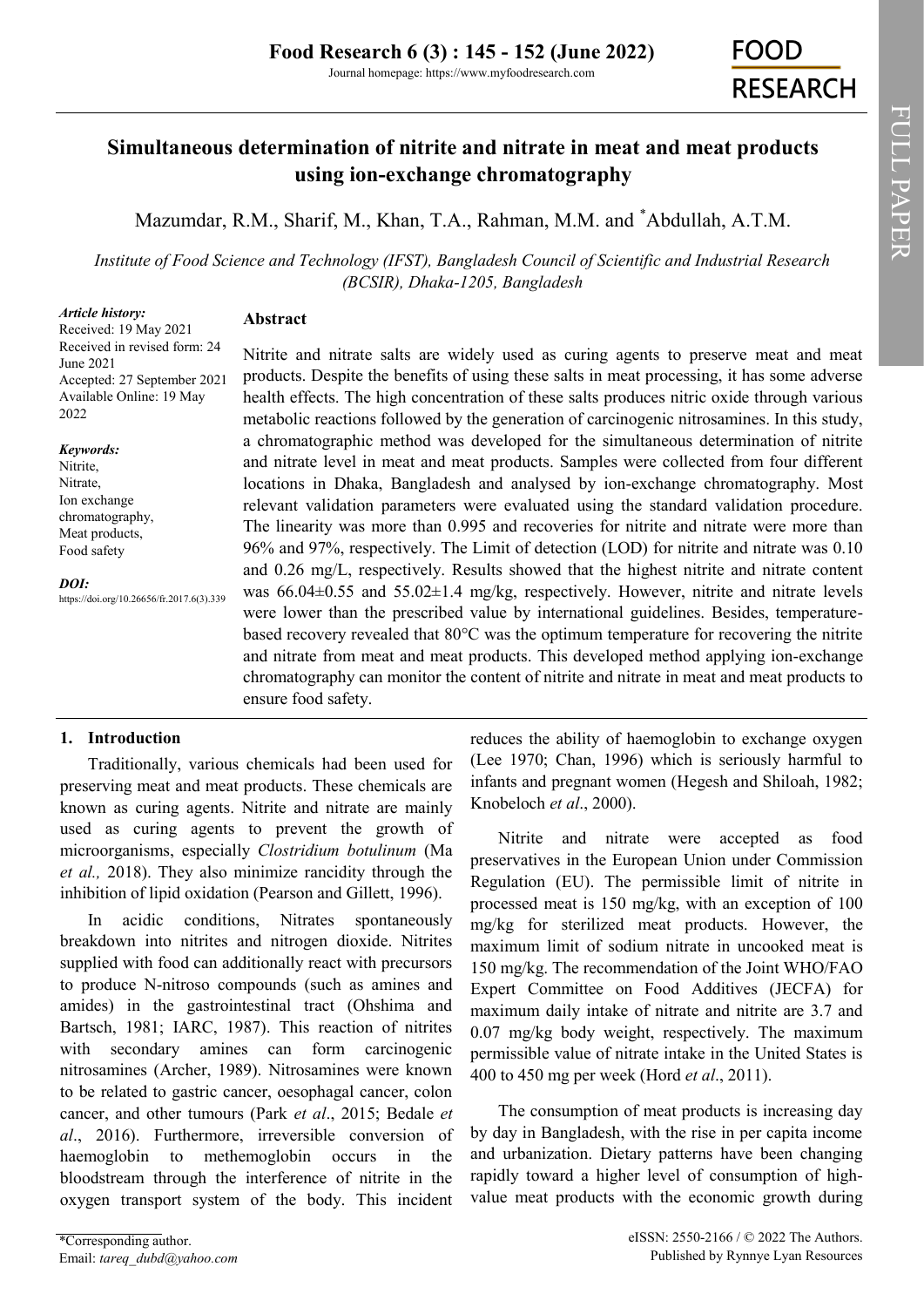*2.2 Sample extraction*

the few years in the urban areas of Bangladesh (World Bank 2019). This demand for processed meat is met by some local industries. However, there is a lack of information available on the contents of nitrite and nitrate concentration in meat products of Bangladesh.

Several techniques like spectrophotometry, chemiluminescence and fluorimetry are commonly used for the determination of nitrite and nitrate. However, they have some drawbacks like the complex extraction steps, interference with matrix and high detection limit. Therefore these methods are not appropriate for the regular analysis of large numbers of samples (Hardisson*et al*., 1996; Betta *et al*., 2014). On the other hand, High Performance Liquid Chromatography (HPLC) has a fluorescence detection system and Gas Chromatography-Mass Spectrometry (GC–MS) provides improved reliability, repeatability, sensitivity and selectivity. Although these techniques are problematic due to the requirement of a high amount of toxic solvents, time and cost (Gapper *et al*., 2004; Akyüz *et al*., 2009). Considering these drawbacks, interest in analytical techniques that could replace traditional methodology is constantly improving. The ion chromatography technique provides quick separation and high resolution for anionic compounds like nitrite and nitrate analysis. It requires no organic solvent and only small quantities of reagents and samples, resulting in less residue generation (McMullen *et al*., 2005; Cengiz *et al*., 2015).

It is crucial to monitor and control the levels of nitrite and nitrate in meat products, as an excessive amount can cause serious health problems in consumers. Meat processing additives and techniques vary in geographical location depending on the taste and acceptance of local inhabitants. Therefore a rapid and validated ion-exchange chromatography method is required for routine monitoring of the status of nitrite and nitrate by the local authorities. As a result, the goal of this study was to develop an ion chromatography method for analyzing nitrite and nitrate simultaneously in meat and meat products available in Bangladesh.

### **2. Materials and methods**

### *2.1 Sample collection*

Frozen meat samples  $(n = 42)$  were collected from different grocery shops located in Mohammadpur ( $n =$ 12), Dhaka north city corporation and Newmarket ( $n =$ 9), Dhanmondi (n = 11), Kalabagan (n = 12), Dhaka south city corporation of Bangladesh. Beef burger patty  $(n = 12)$  and beef sausages  $(n = 15)$  of different brands were collected from a super shop. All the samples were stored at -20°C until analysis.

The sample was extracted according to Hsu *et al.* (2009) with slight modification. Approximately 5g of homogenized meat sample was mixed with 50mL of deionized water in a conical flask and placed in a water bath at 80°C for 10 mins. At ambient temperature, the mixture was centrifuged (Centrifuge machine, Hettich, Universal 320R, Germany). The supernatant was collected and filtrated using a 0.45μm syringe filter prior to analysis in ion-exchange chromatography.

# *2.3 Ion exchange chromatography system*

Chromatographic analysis was carried out using ionexchange chromatography with a conductivity detector (IC-CD)(Thermo Scientific Dionex ICS-3000 systems, Thermo Fisher Scientific Inc., MA, USA), coupled to a Dionex ICS-3000 SP Single Pump, Dionex AS Autosampler and Dionex ICS-3000 CD Conductivity Detector. Nitrite and nitrate were separated on a Dionex™ IonPac™ AS11-HC, 4 × 250 mm IC Columns (Dionix, USA) which was controlled at 30°C using a temperature-controlled column compartment (Dionex Corporation, 1998). Dionex Chromeleon software (Version 6.80 RS 10) was used for the data acquisition, peak integration, and calibration curve preparation (Table 1).

Table 1. Chromatographic conditions

| Column                                   | AG11-HC 4 mm and AS11-HC 4<br>mm                   |
|------------------------------------------|----------------------------------------------------|
| Eluent                                   | : 30 mM Hydroxide                                  |
| Flow rate                                | $: 1.5$ mL/min.                                    |
| Detector                                 | Dionex ICS-3000 CD<br><b>Conductivity Detector</b> |
| Injection volume                         | $: 25 \mu L$                                       |
| Column oven temperature : $30^{\circ}$ C |                                                    |
| Suppressor Type                          | : ASRS 4mm                                         |
| Current                                  | : $112$ [mA]                                       |
|                                          |                                                    |

*2.3.1 Chemicals and reagents*

Sodium hydroxide, sodium nitrate and sodium nitrite were purchased from Sigma (St. Louis,Mo,USA). Water was purified (18 M $\Omega$  cm<sup>-1</sup> quality) by a Milli-Q system (Millipore, Bedford,MA, USA). Seven anion standard II was supplied by Dionex (California,USA). All glassware was washed with 3.65 g/L HCL (Merck,Germany) solution and deionized water for minimizing contamination.

# *2.3.2 Standard preparation*

Five different concentrations (0.25mg/L, 1 mg/L, 4 mg/L, 16 mg/L and 32 mg/L) of nitrite and nitrate were prepared by using seven anion standard II solution (100 mg/L). The solutions were kept at 4°C for further analysis.

FULL PAPER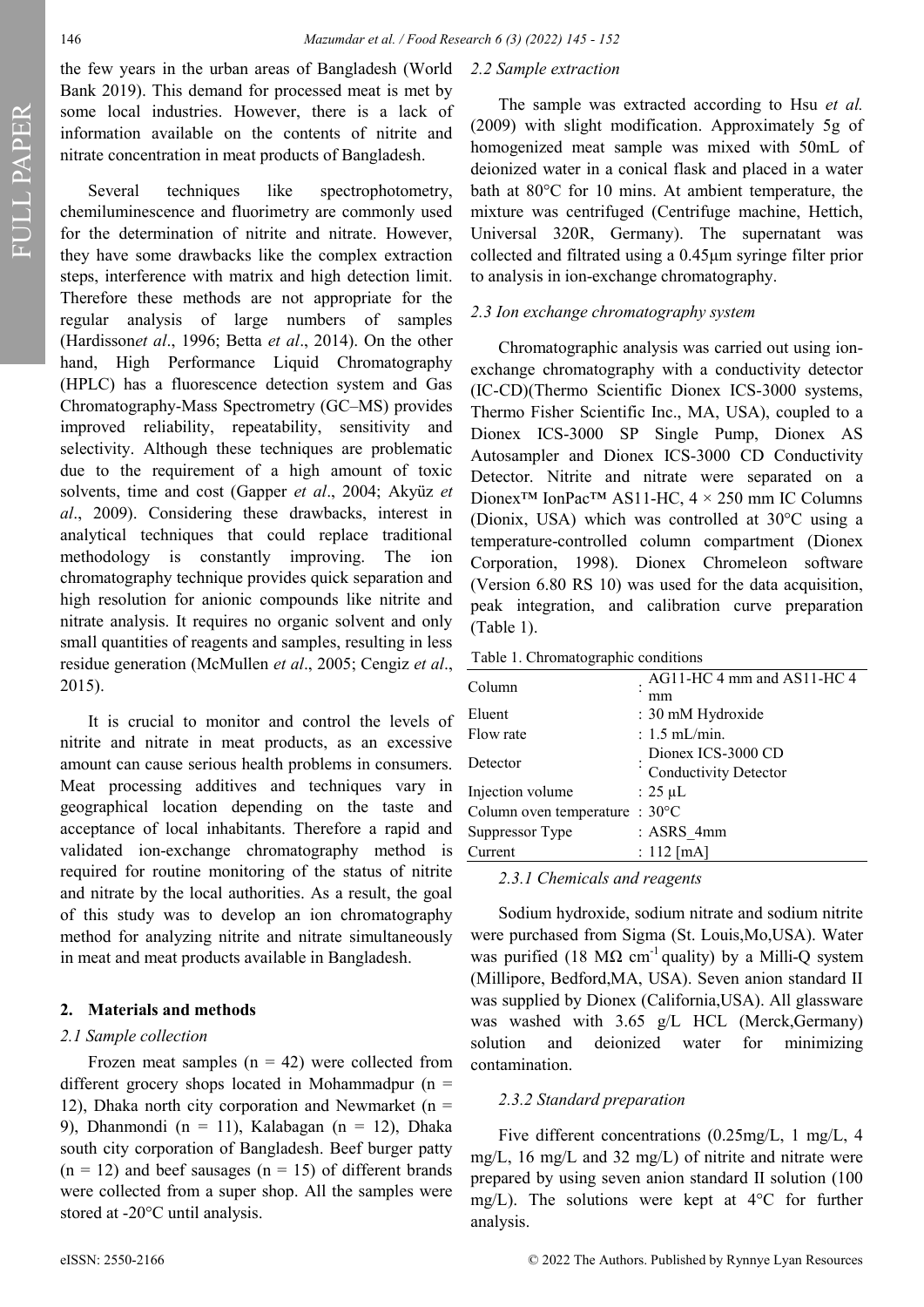2016).

#### *2.3.3 Equilibration of column*

The column was equilibrated with 30 mM sodium hydroxide as eluent for 30 mins. A total of 25 µL of the standard solution was injected until the relative standard deviation of areas of the peaks of five consecutive chromatograms was less than 2.0% and then the test solution was injected.

### *2.3.4 Peak characterization and quantification*

Nitrite and nitrate were identified by comparing against standard peaks using the retention time and the conductivity spectrum profile. Data were reported as mean  $\pm$  standard deviations of triplicate independent analyses.

#### *2.4 Validation procedure*

According to European Analytical Chemistry (Eurachem) guidelines (Magnusson and Örnemark, 2014), the validation process includes the following parameters: linearity, limits of detection (LOD), the limit of quantification (LOQ), precision, repeatability and trueness.

The calibration curves were calculated by analysing five prepared concentrations within the linear range of 0 to 32 mg/L for nitrite and nitrate. At each level concentration, three replication injections  $(n = 3)$  were performed in duplicate. Least-squares linear regression was used to prepare calibration curves. Linearity was determined considering 85-115% deviations of the mean calculated levels over three runs for nominal non-zero calibration (Heine *et al.,* 2008). The linearity was measured by the evaluation of regression coefficients and statistical tests. The limit of detection (LOD) and limit of quantification (LOQ) were calculated by regression parameters, respectively as  $3.3s\sqrt{x/a}$  and  $10s\sqrt{x/a}$  $x/a$ , where the symbol 's<sub>y</sub>/x' was the residual deviation of the regression and 'a' was the slope of the calibration curve (Magnusson and Örnemark, 2014).

The precision was determined by calculating the percent relative standard deviation (%RSD) of repeatability (intra-day precision) and the intermediate precision (inter-day precision). For evaluating the matrix effect, the analysis of three replicates of each calibration standard in the water matrix was performed on the same day for repeatability evaluation and three nonconsecutive days over three weeks for intermediate precision evaluation (Heine *et al*., 2008).

The trueness was assessed from recovery evaluation, by spiking raw meat samples at 0.6 mg/L (10 mg/kg), 1.2 mg/L (20 mg/kg) and 2.4 mg/L (40 mg/kg). After that, the percentage of recovery was calculated as the average value of three independent replicates, by using this equation:  $\%R = 100 \times ((M_{sample\ spike} - M_{sample})/$  $M<sub>spike</sub>$ ) where  $M<sub>sample spike</sub>$  is the concentration of analyte in the spiked sample, M<sub>sample</sub> is the concentration of analyte in the sample and  $M_{spike}$  is the spiked analyte concentration. Moreover, the matrix effect was assessed to measure the impact of potential interferences occurring in real samples on the analytical signal. Due to the absence of method blanks for this analysis, two different calibration curves were created simultaneously and their corresponding slopes were compared. One curve was prepared by analyzing standard solutions in water and the other one was generated by standard solutions in homogenized meat extract (Lopez *et al*.,

#### *2.5 Conversion of nitrite to nitrate in meat*

This experiment was designed according to Träger (2013)with slight modifications. The minced meat was mixed with sodium nitrite and sodium nitrate (150 mg/ kg). The polyethylene-wrapped meats were stored at 4°C for 28 days. The amount of nitrite and nitrate were assessed in ion exchange-chromatography at a certain interval of days.

#### *2.6 Effect of temperature on recovery*

An experiment was designed to find out the suitable temperature for the extraction of nitrite and nitrate from meat and meat products. The temperature for sample extraction ranged from 65°C to 85°C. The meat was spiked with sodium nitrite and sodium nitrate (100 mg/ kg meat). Percentage recovery was calculated by using this equation:  $\%R = 100 \times ((T_{sample\ spike} - T_{sample})/T_{spike})$ where  $T_{sample spike}$  is the concentration of analyte in the spiked sample,  $T_{\text{sample}}$  is the concentration of analyte in the blank sample and  $T_{\text{spike}}$  is the spiked analyte concentration.

#### **3. Results and discussion**

#### *3.1 Chromatographic separation*

Figure 1a shows a typical chromatogram of a mixed standard solution ( $[NO_2]$  and  $[NO_3]$  4 mg/L). The repeatability was established by using a standard solution of nitrite and nitrate injected every 6-8 samples and calculating the mean of the observed retention times: 2.6 to 3 mins for nitrite and 3.8 to 4.107 mins for nitrate. The comparison between retention times of nitrite and nitrate in spiked meat (Figure 1A) and for a standard mixture (Figure 1A) showed the absence of interferences in the elution window. The chromatograms of a mixed standard solution, spiked sample (0.2 mg/g of both nitrite and nitrate) and homogenized meat are visible in plots (A) and (B) of Figure 1, respectively. Plot (1B) reports a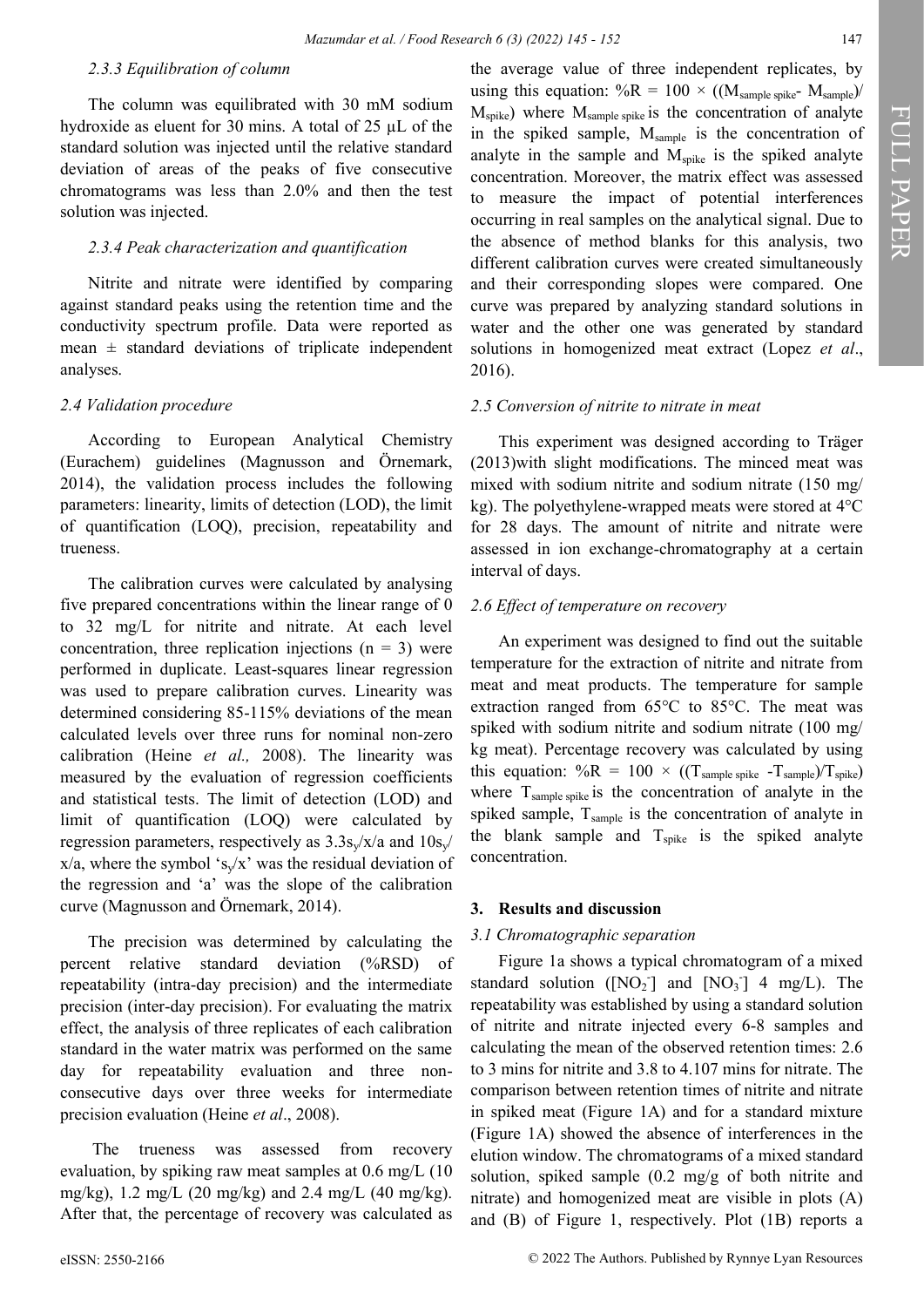

Figure 1. Chromatogram of nitrite and nitrate: (A) standard solution (4 mg/L) and spiked meat sample (0.2 mg/g) and (B) homogenized raw meat

view of the chromatographic profile of a homogenized meat sample.

#### *3.2 Method validation*

FULL PAPER

The validation of the analytical process was achieved by a diagnosis procedure of a method's ability to assess analytes under specific analytical conditions (Magnusson and Örnemark, 2014). Table 2 shows the quality parameters which were obtained during the validation study, such as linearity, precision and trueness.

The working ranges were 0.25–32 mg/L for both nitrite and nitrate. The IC-CD working condition displayed a good linearity response (determination coefficient,  $R^2 > 0.9983$ ). The linearity was supported by a statistical t-test to assess whether the determination coefficient was significant by comparing the calculated value to t tabulated at 99.90% of confidence level. Intraday and inter-day %RSD variation was less than 1.2% and within the limit of the accepted reference value (15%) (ICH, 2005), thus confirming the suitability of this method for analysing nitrite and nitrate in spiked meat samples. In particular, the %RSD for repeatability ranged between 0.11% and 0.8% for nitrite and 0.02% to 0.15%for nitrate. The percent RSD of intermediate precision for nitrite and nitrate was less than 0.6% and 0.5%, respectively (Table 2). These findings suggest that the IC-CD method has strong repeatability as well as inter-day precision.

The trueness was assessed as the percentage recovery and matrix effect. According to AOAC (2002), the recovery of the analytes was carried out using real samples fortified with three different concentrations of nitrite and nitrate. The nitrite recovery ranged from 97% to 98%, while the nitrate recovery values ranged from

Table 2. Quality parameters of the Ion Chromatography method validated for nitrite and nitrate determination

| <b>Quality Parameters</b>                                                                    |                                                                                                                                                            | Analyte           |                   |  |
|----------------------------------------------------------------------------------------------|------------------------------------------------------------------------------------------------------------------------------------------------------------|-------------------|-------------------|--|
|                                                                                              |                                                                                                                                                            | Nitrite           | Nitrate           |  |
|                                                                                              | Linear range $(mg/L)$                                                                                                                                      | $0.25 - 0.32$     | $0.25 - 0.32$     |  |
|                                                                                              | Linearity                                                                                                                                                  |                   |                   |  |
| Linearity                                                                                    | Regression equation, $y = (m \pm s_m)x$ $y = (39 \pm 0.2)10^{-3}x + (2.1 \pm 0.2)10^{-3}y = (10 \pm 0.1)10^{-3}x + (0.8 \pm 0.3)10^{-3}$<br>$+(b \pm s_b)$ |                   |                   |  |
|                                                                                              | Determination coefficient $(R^2)$                                                                                                                          | 0.9993            | 0.9998            |  |
| Repeatability                                                                                |                                                                                                                                                            | 0.11(1)           | 0.02(1)           |  |
| Precision, %RSD<br>Repeatability<br>(concentration level,<br>mg/L)<br>Intermediate precision |                                                                                                                                                            | 0.2(4)            | 0.4(4)            |  |
|                                                                                              |                                                                                                                                                            | 0.8(16)           | 0.15(16)          |  |
|                                                                                              |                                                                                                                                                            | 0.2(1)            | 0.3(1)            |  |
|                                                                                              |                                                                                                                                                            | 0.1(4)            | 0.5(4)            |  |
|                                                                                              |                                                                                                                                                            | 0.6(16)           | 0.18(16)          |  |
| Trueness                                                                                     |                                                                                                                                                            | $96\% \pm 2(0.6)$ | $97\% \pm 2(0.6)$ |  |
|                                                                                              | $%R$ (concentration, mg/L)                                                                                                                                 | $97\% \pm 2(1.2)$ | $95\% \pm 2(1.2)$ |  |
|                                                                                              |                                                                                                                                                            | $95\% \pm 2(2.4)$ | $98\% \pm 2(2.4)$ |  |
|                                                                                              | Matrix effect (slope difference %)                                                                                                                         | 1.85              | 10.3              |  |
|                                                                                              | $LOD$ (mg/ $L$ )                                                                                                                                           | 0.1               | 0.26              |  |
| $LOQ$ (mg/L)                                                                                 |                                                                                                                                                            | 0.31              | 0.8               |  |

 $m =$  slope,  $s_m$  = standard error of regression slope, b = intercept and  $s_b$  = standard error of regression intercept. precision = percent relative standard deviation (%RSD), trueness = percentage recovery (%R)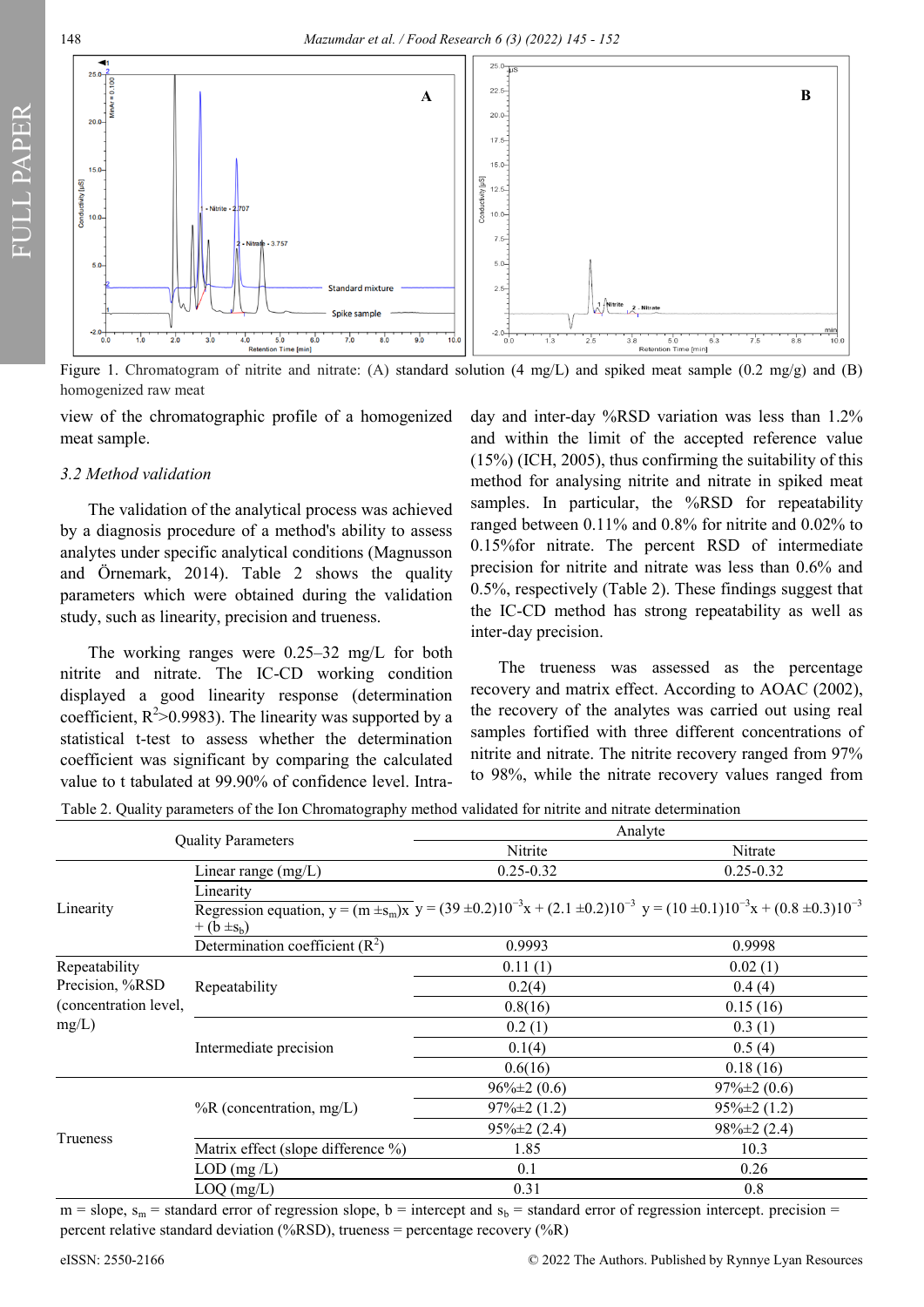95% to 97% (Table 2). When compared to literature results, there was good agreement with many matrices, implying complete extraction, minimal losses, good alignment between spiking and calibration solution and analytical system accuracy (Siu and Henshall, 1998; Chamandust *et al*., 2016).

The matrix effect has an impact on the trueness due to potential interferences of certain sample components with the analytes of interest. The presence and concentration of these interfering substances were determined by comparing the calibration curve generated by standard solutions in water to that obtained using homogenized meat samples (Figure 2). Without matrix effects, the calibration curves were nearly parallel; the evaluated slope differences for nitrite and nitrate were 1.85% and 10.3%, plots (B) and (A) (Figure 2), respectively, of a homogenized meat sample. Figure 2B shows that the curves of nitrite standard and matrix sample were almost identical. In the case of nitrate, the values of the standards prepared with matrix were 11%



Nitrite concentration (mg/L)

Figure 2. Calibration curves of (A) nitrate and (B) nitrite. Water and Matrix are the standard solution in deionized water and homogenized meat, respectively.

lower than that of standards prepared with ultrapure water.

LOD and LOQ were calculated using regression parameters of standard solutions prepared in water as the recovery value and matrix effect were within acceptance criteria (AOAC 2002). The LODs for nitrite and nitrate using a 25uL loop were 0.10 and 0.26 mg/L, respectively and the LOQ values for nitrite and nitrate were 0.31 and 0.80 mg/L, respectively.

#### *3.3 Nitrite and nitrate in meat and meat products*

All the meat products contained a higher amount of nitrite compared to raw meat (Table 3). The raw meat from Newmarket contained the highest amount of nitrite  $(66.04\pm0.55 \text{ mg/kg})$ though it was within the acceptable limit of the European Union under Commission Regulation (EU). On the other hand, meat from Mohammadpur contained the lowest amount of nitrite  $(28.06\pm1.22 \text{ mg/kg})$ . According to a survey in China, the nitrite level was 14.3 mg/kg (Yuan *et al*., 2010) in raw meat.

| Meat and meat product     | Nitrite $(mg/kg)$ | Nitrate (mg/kg)  |
|---------------------------|-------------------|------------------|
| Burger patty ( $n = 12$ ) | $67.29 \pm 1.71$  | $23.45 \pm 1.32$ |
| Sausages ( $n = 15$ )     | $69.67 \pm 1.51$  | $41.27 \pm 1.46$ |
| $MB (n = 12)$             | $28.06 \pm 1.22$  | $17.70 \pm 1.68$ |
| $MNW(n=9)$                | $66.04\pm0.55$    | $55.01 \pm 1.42$ |
| $MD (n = 11)$             | 53.59±0.99        | $26.53 \pm 0.78$ |
| $KB (n = 12)$             | $40.23 \pm 0.78$  | $36.74 \pm 1.04$ |

MB = Frozen Meat sample collected from Mohammadpur, MNW = Frozen Meat sample collected from Newmarket, MD  $=$  Frozen Meat sample collected from Dhanmondi, and  $KB =$ Frozen Meat sample collected from Kalabagan.

Although, raw meat from Mohammadpur contained a higher amount of nitrate  $(55.02 \pm 1.42 \text{ mg/kg})$  compared to sausage(41.27 $\pm$ 1.4 mg/kg). Moreover, this sausage had a higher amount of nitrate and nitrite compared to the burger patty (Table 3).

A previous study in Denmark, reported the low content of nitrite and nitrate in cured meat products (Leth *et al*., 2008) and in accordance with the Danish legislation (60 mg/kg for most products and up to 150 mg/kg for certain products) which was similar to the level in cured meat products that were found in Canada in 1996 (Sen and Baddoo, 1997). Likewise in the USA, the levels of residual nitrite were in the range of 0–48 mg/kg (mean values 10 mg/kg) (Cassens *et al*., 1997). Keeton *et al*. (2009) also reported nitrite levels of 7 mg/L in cured meat products (hot dogs, bacon and hams) from five cities in the USA.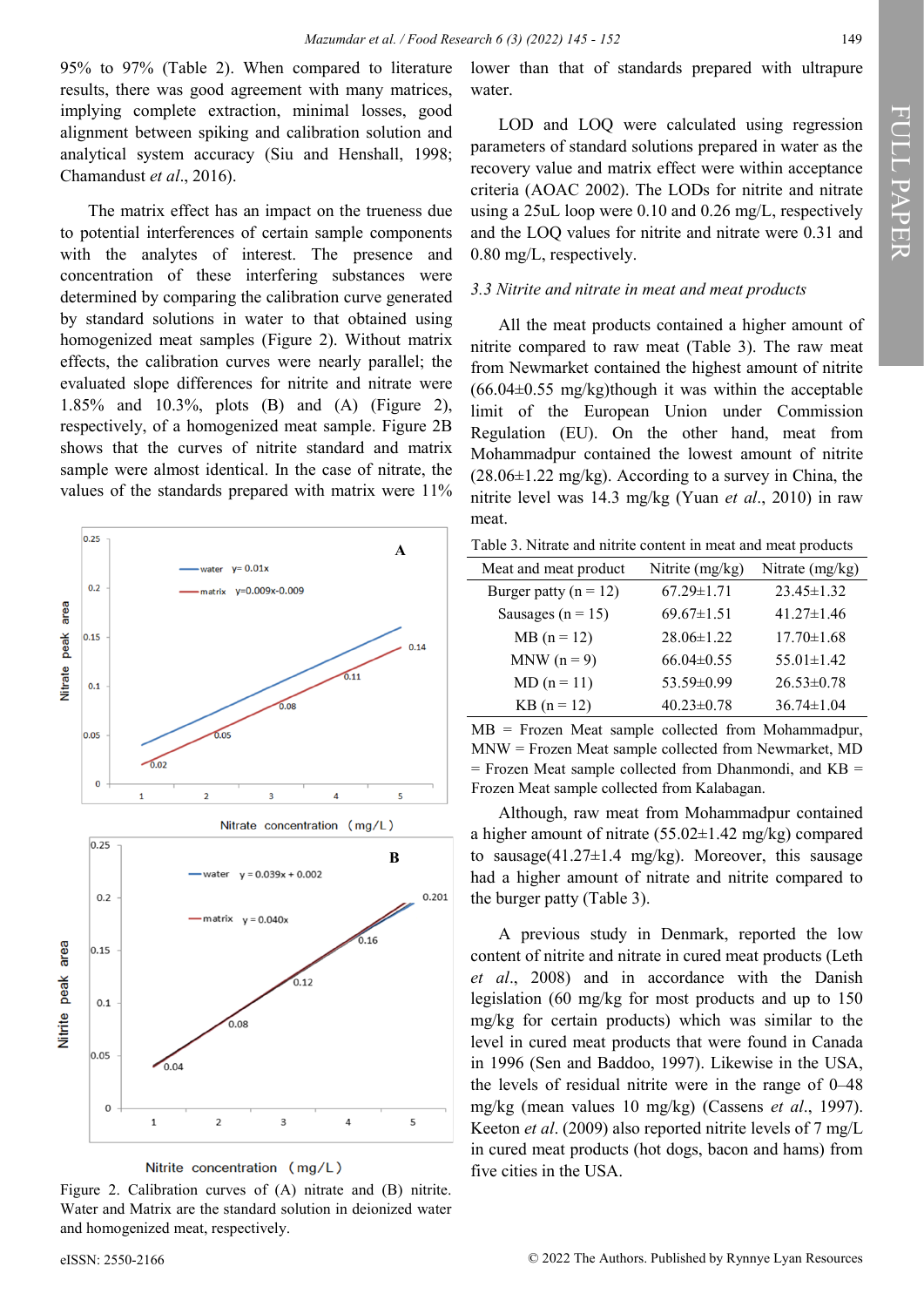FULL PAPER

#### *3.4 Conversion of nitrite to nitrate in meat*

There was a clear view of the conversion of nitrite to nitrate (Table 4). Initially, the concentration of nitrite and nitrate was about 149 mg/kg and 151 mg/kg, respectively. After 24 hrs, the amount of nitrite decreased by 7% and nitrate increased by 12%. Moreover, the amount of nitrite and nitrate decreased to 115 mg/kg and rose to 190 mg/kg, respectively after two weeks. However, the highest increment of nitrate was 11% and depletion of nitrite was 30% after the third week. Finally, in the fourth week, there was a 60% loss of nitrite and a 50% rise in nitrate. According to Trager (2013), nitrate levels can be increased due to the addition of nitrite salt and this increase will continue depending on time and nitrite salt. The results indicate nitrite is converted to nitrate with time. Therefore, it is necessary to measure the content of both nitrite and nitrate in meat products.

Table 4. Conversion of nitrite to nitrate in meat

| Days     | Nitrite $(mg/kg)$ | Nitrate $(mg/kg)$ |
|----------|-------------------|-------------------|
| Day $0$  | $149 \pm 0.15$    | $151 \pm 0.21$    |
| Day $01$ | $140 \pm 1.18$    | $169 \pm 0.32$    |
| Day $03$ | $130 \pm 1.21$    | $181 \pm 1.04$    |
| Day $07$ | $121 \pm 1.14$    | $187 \pm 1.01$    |
| Day 14   | $115 \pm 1.10$    | $190 \pm 0.93$    |
| Day 21   | $80 \pm 0.93$     | $211\pm0.80$      |
| Day 28   | $61 \pm 1.03$     | $226 \pm 0.91$    |
|          |                   |                   |

#### *3.5 Effect of temperature on recovery*

The temperature had a great effect on the extraction of nitrite and nitrate from meat and meat products (Table 5). At 65°C, the recoveries for nitrite and nitrate were 60% and 55%, respectively. These recoveries were getting higher with the increment of temperature (Leth *et al*., 2008). At 80°C, recoveries were 98% and 99% for nitrite and nitrate, respectively. However, at 85°C, recovery was 102% for nitrite and 95% for nitrate.

Table 5. Effect of temperature on recovery of nitrite and nitrate from meat

| Temperature    |         | Recovery of Nitrite Recovery of Nitrate |
|----------------|---------|-----------------------------------------|
| $65^{\circ}$ C | 60%     | 55%                                     |
| $70^{\circ}$ C | 72%     | 70%                                     |
| $75^{\circ}$ C | 85%     | 87%                                     |
| $80^{\circ}$ C | 98%     | 99%                                     |
| $85^{\circ}$ C | $102\%$ | 95%                                     |

#### **4. Conclusion**

Investigation of nitrite and nitrate contents in meat and meat products is important for food safety. This was the first systematic approach to develop and validate an ion chromatographic method to evaluate the nitrite and

nitrate content in meat and meat products of Bangladesh. The highest value for nitrite and nitrate was 70 mg/kg and 55 mg/kg respectively, which were lower than the guideline. The results demonstrated that the method is well suited for the simultaneous accurate analysis of nitrite and nitrate in meat and meat products with a simple and fast extraction technique and rapid analytical procedure, which has importance in routine check analysis to ensure food safety.

#### **Conflict of interest**

The authors declare no conflict of interest.

#### **Acknowledgments**

This study was conducted as a part of the Research and Development (R&D) program "Identification and characterization of carcinogenic Nitrosamine exposure in processed meat and meat products", supported by the grant of the Bangladesh Council of Scientific and Industrial Research (BCSIR), Ministry of Science and Technology, Bangladesh.

#### **References**

- Akyüz, M. and Ata, S. (2009). Determination of Low Level Nitrite and Nitrate in Biological Food and Environmental Samples by Gas Chromatography– Mass Spectrometry and Liquid Chromatography with Fluorescence Detection. *Talanta*, 79(3), 900– 904. https://doi.org/10.1016/j.talanta.2009.05.016
- AOAC. (2002). AOAC Guidelines for single laboratory validation of chemical methods for dietary supplements and botanicals. Arlington, USA: AOAC.
- Archer, M.C. (1989). Mechanisms of action of N-nitroso compounds. *Cancer Surveys*, 8(2),241–250.
- Bedale, W., Sindelar, J.J. and Milkowski, A.L. (2016). Dietary nitrate and nitrite: Benefits, risks, and evolving perceptions. *Meat Science*, 120, 85-92. https://doi.org/10.1016/j.meatsci.2016.03.009
- Betta, D.F., Vatali, L., Fett, R. and Costa, A.C.O. (2014).Development and validation of a sub-minute capillary zone electrophoresis method for determination of nitrate and nitrite in baby foods. *Talanta,* 122, 23–29. https://doi.org/10.1016/ j.talanta.2014.01.006
- Cassens, R.G. (1997). Residual nitrite in cured meat. *Food Chemistry*, 59, 61-566. https://doi.org/10.1016/ S0308-8146(97)00007-1
- Cengiz, M.F., Durak, M.Z., Nilufer, S. and Kevser, B.A. (2015). Ion Chromatographic Determination of Free Cyanide in Different Classes of Bottled Natural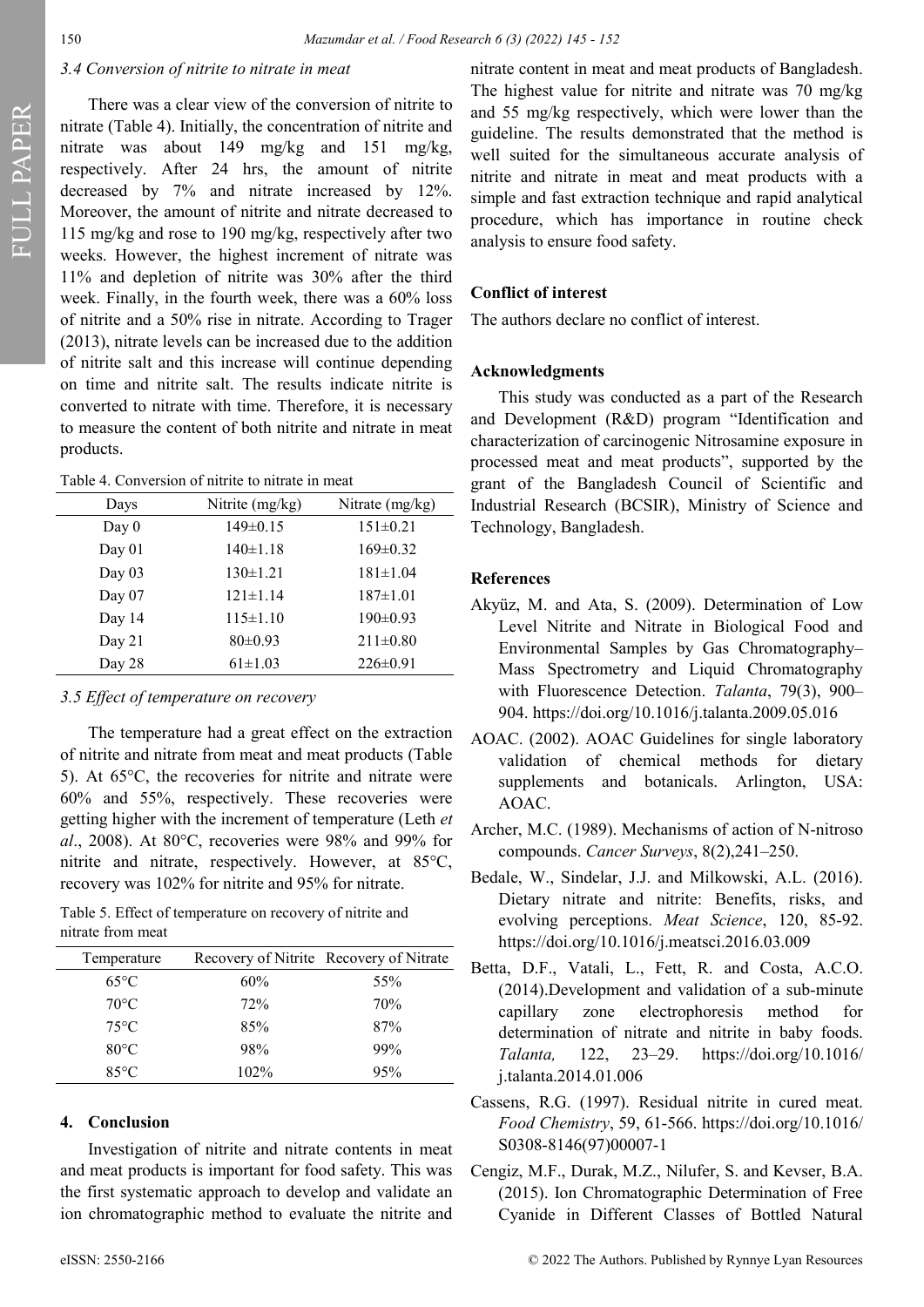Mineral Water Consumed in Turkey. *International Journal of Food Properties,* 18(4),746–756. https:// doi.org/10.1080/10942912.2014.885044

- Chamandust, S., Mehrasebi, M.R., Kamali, K., Solgi, R., Taran, J., Nazari, F.and Hosseini, M.J. (2016). Simultaneous Determination of Nitrite and Nitrate in Milk Samples by Ion Chromatography Method and Estimation of Dietary Intake. *International Journal of Food Properties*, 19(9), 1983–1993. https:// doi.org/10.1080/10942912.2015.1091007
- Chan, T.Y. (1996). Food-borne nitrates and nitrites as a cause of methemoglobinemia. *Southeast Asian Journal of Tropical Medicine and Public Health*, 27 (1), 189-192.
- Dionex Corporation. (1998). Determination of nitrate and nitrite in meat using high-performance anionexchange chromatography. Application Note 112. Retrieved from Thermo Fisher Website: https:// assets.thermofisher.com/TFS-Assets/CMD/ Application-Notes/4069-AN112\_LPN0837-01.pdf
- Gapper, L.W., Fonga, B.Y., Ottera, D.E., Indyk, H.E. and Woollard, D.C. (2004). Determination of Nitrite and Nitrate in Dairy Products by Ion Exchange LC with Spectrophotometric Detection. *International Dairy Journal*, 14(10), 881–887. https:// doi.org/10.1016/j.idairyj.2004.02.015
- Hardisson, A., Padrón, A.G., Frias, I. and Reguera, J.I. (1996). The Evaluation of the Content of Nitrates and Nitrites in Food Products for Infants. *Journal of Food Composition and Analysis,* 9(1), 13–17. https:// doi.org/10.1006/jfca.1996.0003
- Hegesh, E. and Shiloah, J. (1982). Blood nitrates and infantile methemoglobinemia. *Clinica Chimica Acta*, 125(2), 107-115. https://doi.org/10.1016/0009-8981 (82)90187-5
- Heine, T., Rosing, H., Van Gorp, E.C.M., Mulder, J.W., Van der Steeg, W.A., Beijnen, J.H. and Huitema, A.D.R. (2008). Quantification of protease inhibitors and non-nucleoside reverse transcriptase inhibitors in dried blood spots by liquid chromatography-triple quadrupole mass spectrometry. *Journal of Chromatography B: Analytical Technologies in the Biomedical and Life Sciences*, 867(2), 205–212. https://doi.org/10.1016/j.jchromb.2008.04.003
- Hord, N.G., Ghannam, J.S., Garg, H.K., Berens, P.D. and Bryan, N.S (2011). Nitrate and Nitrite Content of Human, Formula, Bovine, and Soy Milks: Implications for Dietary Nitrite and Nitrate Recommendations. *Breastfeeding Medicine*, 6 (6), 393–399. https://doi.org/10.1089/bfm.2010.0070
- Hsu, J., Arcot, J. and Alice, L.N. (2009). Nitrate and nitrite quantification from cured meat and vegetables

and their estimated dietary intake in Australians. *Food Chemistry*, 115(1), 334-339. https:// doi.org/10.1016/j.foodchem.2008.11.081

- IARC (International Agency for Research on Cancer) (1987). IARC monographs on the evaluation of carcinogenic risks to humans. Overall evaluations of carcinogenity: an updating of IARC monographs, Vol. 1-42, Supplement 7. Lyon, France: International Agency for Research on Cancer, World Health Organization.
- ICH. (2005). ICH Harmonized Tripartite Guideline. Validation of Analytical Procedures: Text and Methodology Q2(R1). Guidance. Retrieved from ICH website: https://database.ich.org/sites/default/ files/Q2%28R1%29%20Guideline.pdf
- Keeton, J., Osburn, W.N., Hardin, M.D., Bryan, N.S. and Longnecker, M.T. (2009). A national survey of the nitrite/nitrate concentrations in cured meat products and nonmeat foods available at retail. American Meat Institute Foundation Report. Retrieved from http://www.amif.org/ht/a/GetDocumentAction/ I/52741
- Knobeloch, L., Salna, B., Hogan, A., Postle, J. and Anderson, H. (2000). Blue babies and nitratecontaminated well water. *Environmental Health Perspectives*, 108(7), 675. https://doi.org/10.1289/ ehp.00108675
- Lee, D.H. (1970). Nitrates, nitrites and methemoglobinemia. *Environmental Research*, 3(5- 6), 484-511. https://doi.org/10.1016/0013-9351(70) 90042-3
- Leth, T., Fagt, S., Nielsen, S. and Andersen, R. (2008). Nitrite and nitrate content in meat products and estimated intake in Denmark from 1998 to 2006. *Food Addit Contam Part A Chem Anal Control Expo Risk Assess*, 25(10), 1237-1245. https:// doi.org/10.1080/02652030802101885
- Lopez, M., Perez, C. and Urbano, V. (2016). Development and validation of an ionic chromatography method for the determination of nitrate, nitrite and chloride in meat. *Food Chemistry*, 194, 687–694. https://doi.org/10.1016/ j.foodchem.2015.08.017
- Ma, L., Hu, L., Feng, X. and Wang, S. (2018). Nitrate and nitrite in health and disease. *Aging and Disease*, 9(5), 938–945. https://doi.org/10.14336/ AD.2017.1207
- Magnusson, B. and Örnemark, U. (2014). Eurachem. Eurachem Guide: The Fitness for Purpose of Analytical Methods—A Laboratory Guide to Method Validation and Related Topics. Retrieved from Eurachem website: https://www.eurachem.org/